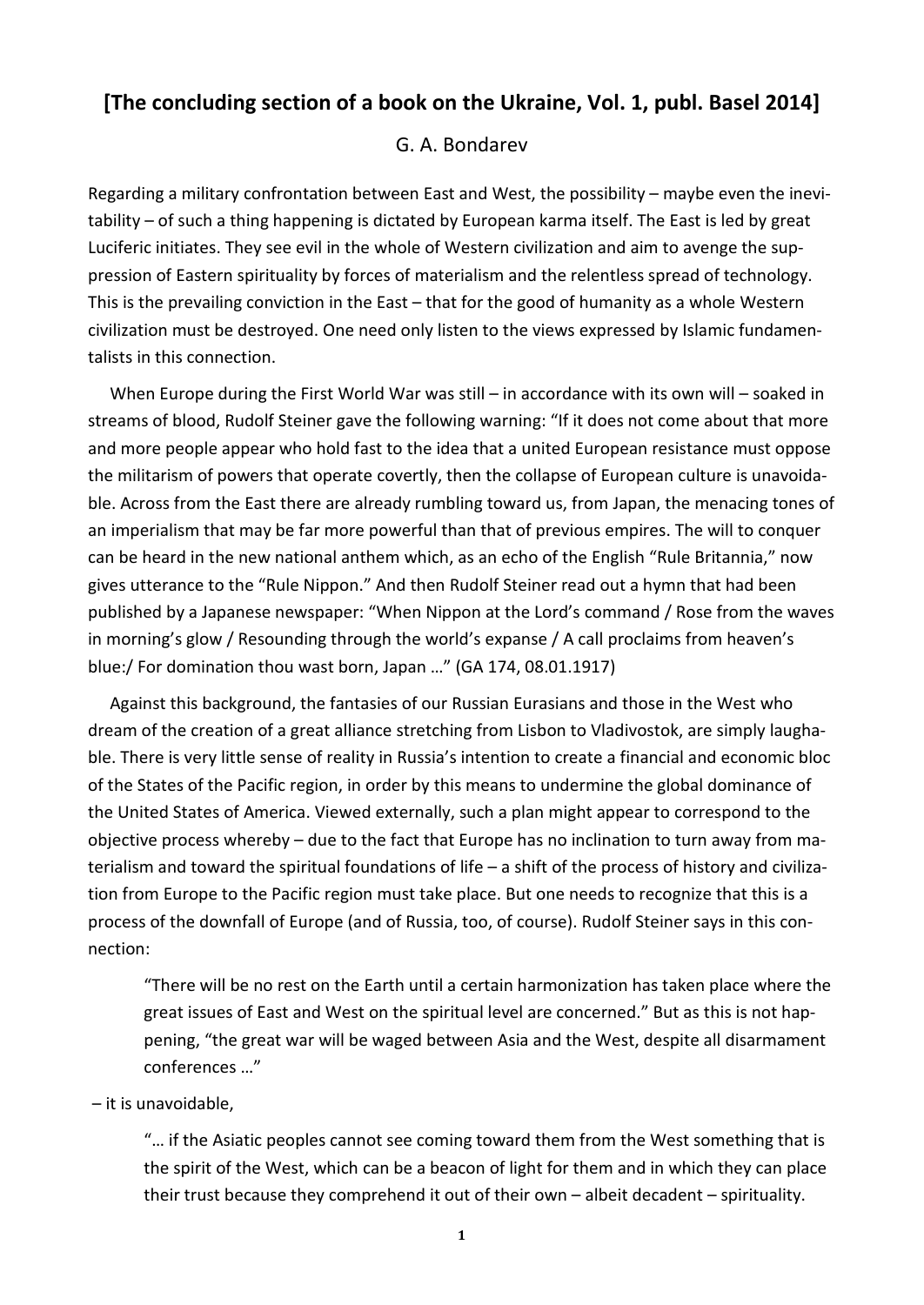Peace in the world depends upon an understanding of this situation and not on the talks engaged in by the external leaders of humanity. It all depends upon recognition of the fact that the essential thing is the spirit that lies hidden within European-American culture, and from which one flees, refusing in comfort and complacency to engage with it, but which is the only thing that can lead humanity to forces of ascent …"

Hope for improvement is baseless, so long as it is nourished only by a spirit of fatalism ...

"Humanity must itself decide whether it wants spirituality, or whether it does not. [*This is, in the final analysis, the choice that needs to be made by humanity, and not the one proposed by the globalists. – G.A.B.*] If humanity wishes to have spirituality, the progress of mankind will be possible. If it has no wish for it, then the downfall of the Western world is guaranteed and, accompanied by the most terrible catastrophes, a quite different further development, unlike anything that many people could dream of, will have to take place." (GA 209, 24.11.1921)

These were the words of Rudolf Steiner in 1921. Today one is fully justified in saying that humanity does not want spirituality, despite the fact that it is "politically awakened." And in these circumstances the events will unfold which were planned according to the scenario of the last two wars! For the Luciferic initiates of the East, China is nothing other than a gigantic cudgel which can be made to descend upon a powerful military opponent. For the Ahrimanic initiates of the West, Russia is a cudgel of this kind. And so, if it comes to a military confrontation between East and West, one cannot hope for a display of any form of courtesy. In a deadly conflict there will be, not a crossing of swords, but a swinging of cudgels.

This conflict was foreseen by Vladimir Soloviev who speaks of it in his "Three Conversations." He regarded it as unavoidable and also saw its cause in the spiritual decline of the West. He found expression for this viewpoint in his famous poem:

Pan-Mongolism! A savage sound – But luminous and familiar to me it rings. It is as if God's voice of destiny Is speaking of the course of world history.

When in deeply corrupt Byzantium The Divine altar was extinguished And when Prince, Priest, people and Tsar Took leave of the Messiah

From the East there came like a mighty storm A foreign stream of heathen warriors, And trembling under the crushing blow

The second Rome collapsed to dust.

The fate of this fallen Empire Leaves Russia unperturbed. The flatterers of Russia always say: The Third Rome – is you! is you!

So be it then! The God-sent plagues Have not yet all been used. The awakened might of the nations Arms itself for new battles.

From the Archipelago to the Himalaya, Led by the island kingdom in the sea,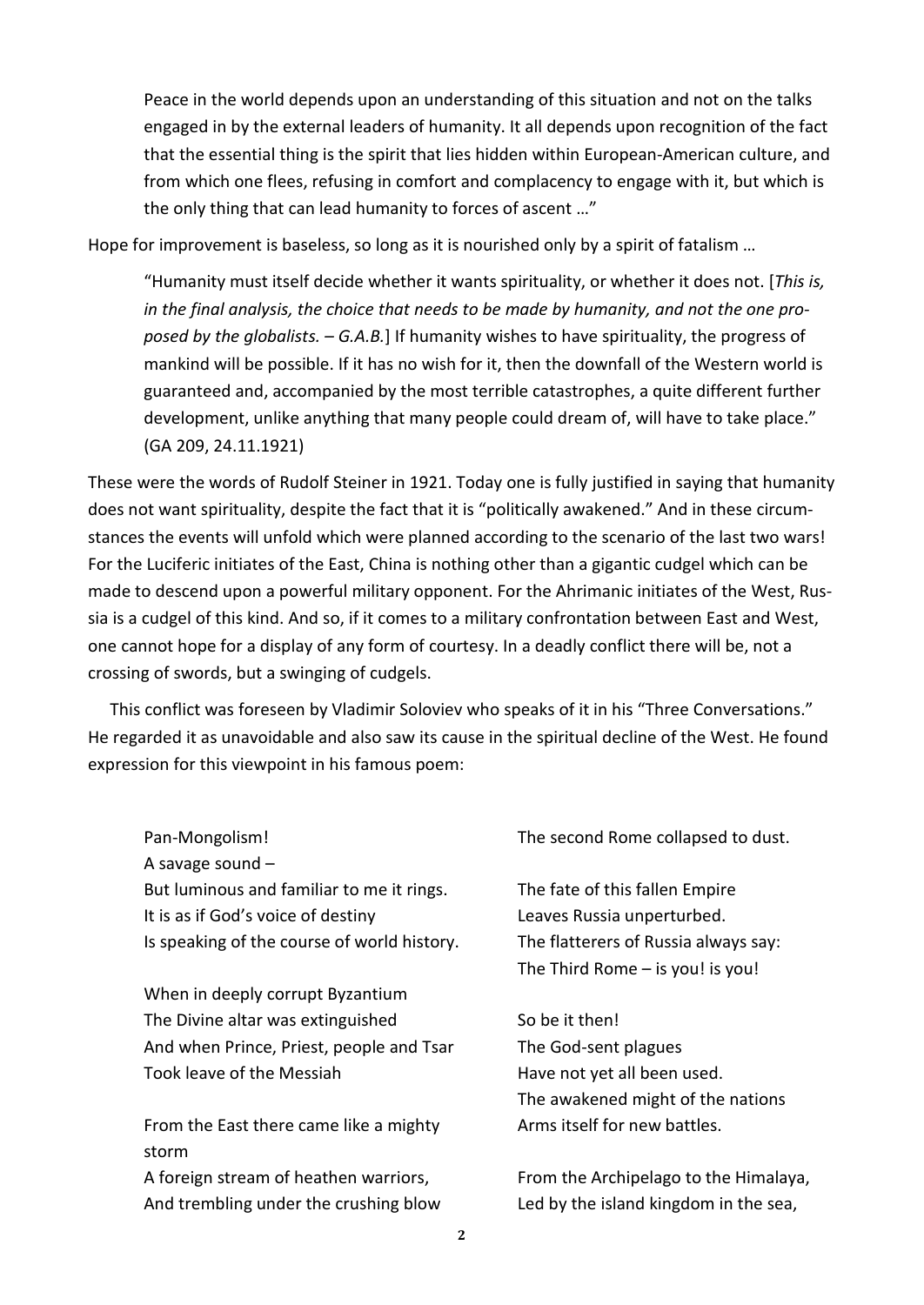A gigantic army boundless in number Crowds against China's ancient wall.

Locust-like, vital, ravenous, Wild, insatiable, uncounted, Charged with an excess of strength Its ray pours northwards.

Russia! Forget the feelings of glory and fame

The Double Eagle exists no longer, And the torn fragments of your flag Are given as playthings to yellow-skinned children.

In humiliation and offense they tremble Who forgot the commandment to love one another …

The Third Rome is dust, is vanquished – There will never be a fourth.

Thus there are good reasons for Russia to abandon the well-worn paths of her forward movement, which still lives disturbingly in the memory. She ought in her external relations to abstain from over-engagement in political activity, although this does not, of course, mean a policy of isolation. She should pursue a path similar to that of, for example, Sweden, Norway, and Switzerland. She ought to avoid involvement in dangerous international adventures, and follow the method of refraining from action. This lesson ought to be taught us by the painful experiences of the past.

When Rudolf Steiner spoke about the beginning of the First World War, he remarked that the important question is not: *Who was responsible for the outbreak of war?* but a different one, namely: "Who could have prevented the war? There can be no other answer to this than: The Russian government could have prevented the war!" (GA159, 18.05.1915) *And in what way?* we ask today. *By doing nothing!* Simply by not joining in the military action. It is interesting to note that Wilhelm II telegraphed to Nicholas II on July 29, one day before signing the decree for general mobilization: "I believe … it will be possible for you … to watch the Serbo-Austrian conflict without plunging the world into one of the most terrible wars." The Kaiser added that it would not damage Russia's reputation in any way. Russia had this possibility of "preventing the war" through the whole duration of the war. W.A. Sukhomlinov writes in his *Memoirs*: "In 1915, Russian diplomacy had every opportunity to pursue an independent policy, which could have led to a peace accord of the Entente with Germany, as Russia could not have been forced to fulfill the conditions of an agreement *not adhered to by the other side*." (Emphasis G.A.B.)

Of course, in the conditions of that time it would not have been easy to remain a mere onlooker; it would be even more difficult today. This would require strong forces within the country, not, above all, military – which are obviously also needed – but primarily spiritual forces. These will only be acquired through an appeal to the higher spiritual Beings; but in the life of society such an appeal can only take the form of social threefolding. (Here we would remind the reader of what was said by Rudolf Steiner regarding Germany's opportunity in 1919.)

Those living in Russia – the decision-makers and the populace as a whole – must of necessity – for the sake of their own survival, and that of their country and its culture, for the sake of the prospect of a continued life and development on the Earth – summon the inner strength to burst open the fetters of materialism, overcome the sleep of the intellect, and turn their gaze to the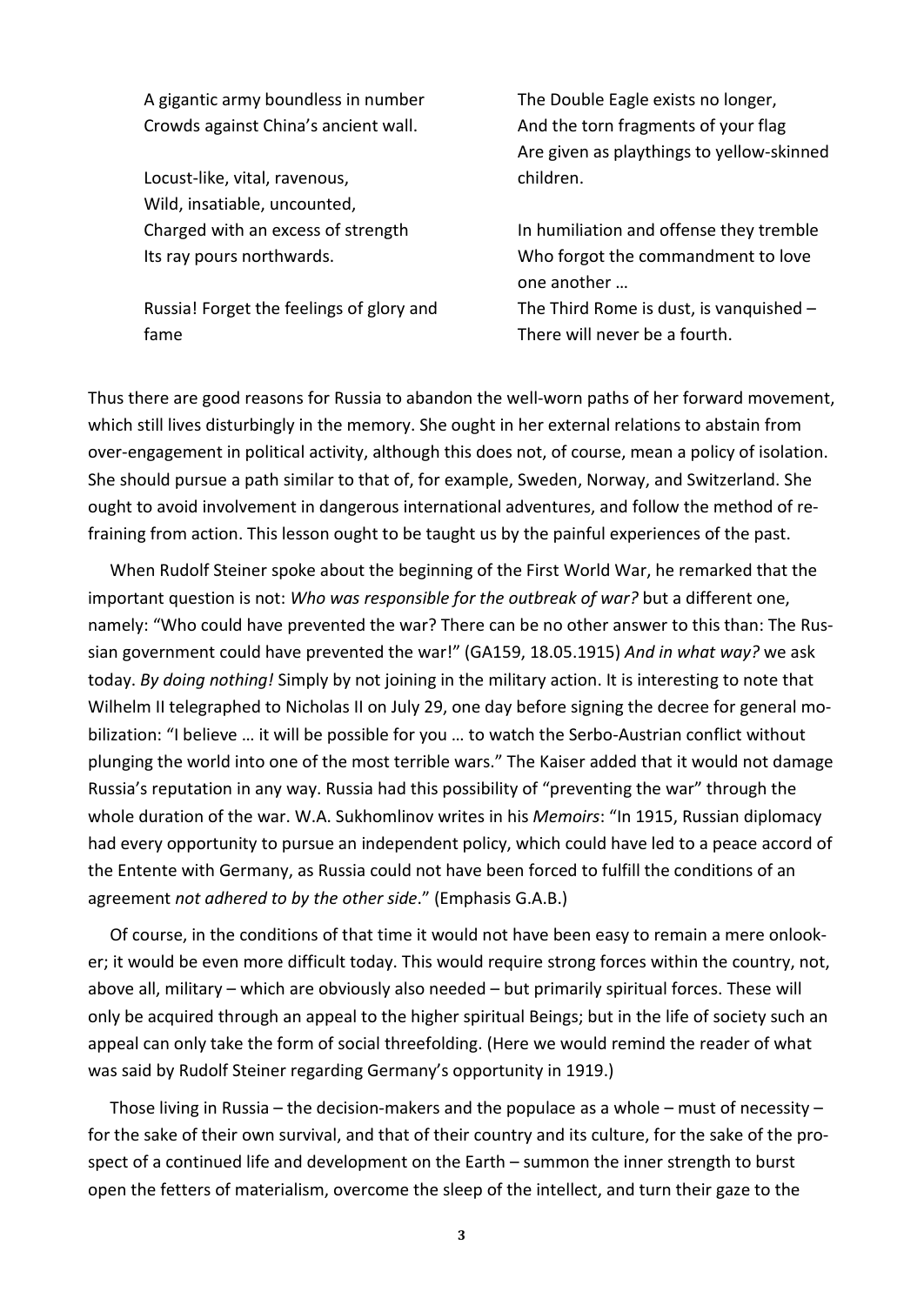wide world of the reality that is, in its unity, both sensible and supersensible; and they should recognize that Divine beings of the greatest holiness and immeasurable power are inclining in love toward them and the world of human beings walking the Earth, and are simply waiting for the human beings with an understanding of the world constellation to call upon them and their forces, and they will immediately provide help. For as soon as people grasp this situation, they also understand what has to be done to bring them into harmony with the laws of development which lead the human individuality toward freedom.

As the outcome of a mighty evolutionary process, the human being has finally arrived at a phase of development whereby he is able, like those Divine beings, to reach through to his own higher "I." He must bring this about himself. The Gods value him to the highest degree as he engages in this task. But he must himself take the decision to fulfill it. Then, the help from the Divine realms will take on the character of a *collaboration*. Help in the old sense, however, whereby the Gods take the human being by the hand like a small child, is in contradiction to present development, and only leads to human beings remaining behind in their development. For this reason, the Gods are silent when a person tries to obtain this kind of help from them.

Besides the correspondences that exist between the situation in the 20's and 30's of the  $20<sup>th</sup>$ century and our own century today, there are also differences. The greatest of these lies in the fact that we stand at the threshold of the earthly incarnation of the Ahrimanic monad. The author fully recognizes that when he turns to this theme he risks being classified among the numerous "mystics" of our time, with parapsychologists, etc., who fill the pages of the relevant printed matter with confused and almost entirely misguided predictions. It must be admitted that these muddied waters seriously undermine confidence in esotericism of any kind and discredit it enormously. Leaving aside certain terminological correspondences, we must draw a sharp distinction between Anthroposophical and all other forms of esotericism. The esotericism of Anthroposophy is a spiritual science. It is as exact and as logically consistent as any other of the recognized sciences. This cannot be said of any other of the forms of esotericism known today. And as a science, it is fully autonomous. Falsification, however, and profanation can, of course, be found not only in occultism but also in the well-known sciences. For example, the dialectic of Marx represents nothing other than a falsification and profanation of the dialectic of Hegel.

Prophecy regarding the "coming of the Antichrist" is very ancient. It is there in the New Testament Book of Revelation. That this advent is to take place in our own time is known and believed by very many people on the Earth. For example, in the United States there is a sect with many millions of members which advocates comprehensive support of Israel, as the coming of the Antichrist will supposedly happen there and Israel will need a huge amount of strength to handle the situation. Moreover, everywhere in the mass media – on television, in newspapers – one can see politicians and the powerful in finance, etc., making a certain gesture with their hand which means the number 666 spoken of in Revelation as the "number of the Beast." Many make this gesture in order to show that they are initiated into the secret and also to give evidence of their "chosenness" (a culturally illiterate person has no difficulty profaning anything whatsoever). Others, by showing this gesture when they appear publicly, want to call out, as it were, to the participants at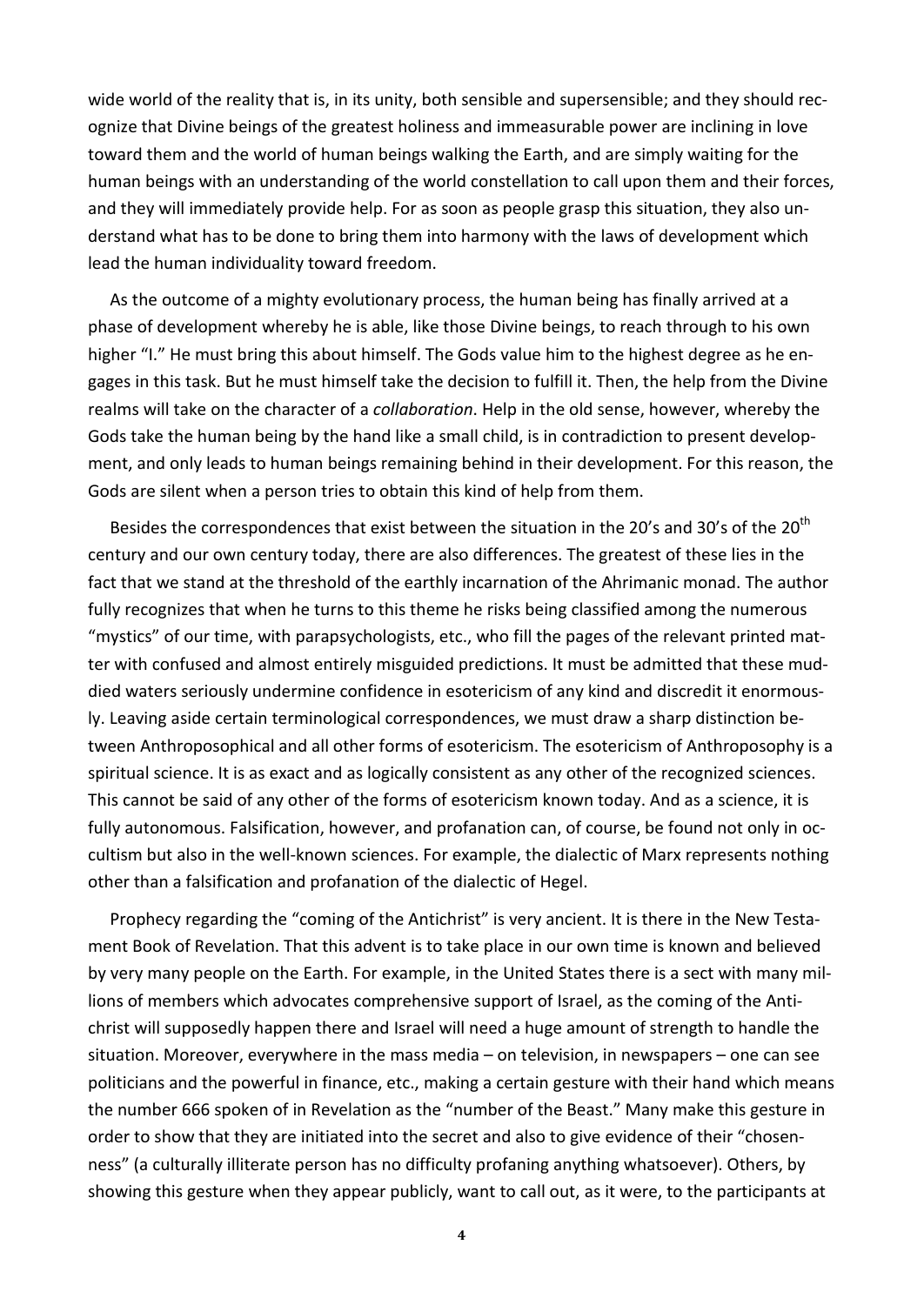certain functions: "What are we arguing about? Why are you disagreeing with us? This is it! This is happening!" – or at least something of this kind. An exact interpretation is not possible, as the meaning of this gesture is kept secret.

If we speak here of the incarnation of Ahriman, we let ourselves be guided by the statement of Rudolf Steiner. He not only points to the event, but, rather, explains the laws which make it possible. He says that in Asia in the 3<sup>rd</sup> millennium B.C., the incarnation of Lucifer took place (thanks to which, Confucianism, for example, came into being). A consequence of this was that from then onwards, the evolution of humanity took an extremely one-sided direction. And in order to establish a balance in a certain way, the incarnation of the Christ occurred – but also for the sake of mitigating, neutralizing in advance, the harmful consequences of the forthcoming incarnation of a second retarded spirit; and in order to endow the human being with forces that will be needed for an encounter with this spirit in the sense-world.

From the beginning of our fifth post-Atlantean cultural epoch, as the individualistic development of the human being is advancing at great speed, forces have been taking shape which make the incarnation of Ahriman unavoidable. He has an objective right to incarnate and nothing can and will prevent him from making use of it. It is up to the human being to prepare for it in the right way so as not to succumb to its temptations and confront it in full consciousness. Thus:

"As truly as Lucifer walked on earth and Christ walked on earth objectively in a human being, so will Ahriman walk upon the earth with enormous power to manifest earthly intellectual capacity." (GA195, 25.12.1919)

Concerning the time when this will occur, Rudolf Steiner says the following:

"… just as there was a bodily incarnation of Lucifer, and just as there was a bodily incarnation of the Christ, so will there be, before even a [small – G.A.B] part of the 3<sup>rd</sup> millennium A.D. will have elapsed, in the West a real incarnation of Ahriman: Ahriman in the flesh." (GA191, 01.11.1919)

One could try to determine the year meant by Rudolf Steiner, if one takes into account the law to which the movement of the Ahrimanic spirits is subject in world evolution. This evolution is woven through in all its phases by a sevenfold rhythm, following the path of seven-membered metamorphoses. The retarded Ahrimanic spirits make use of the sixth element of these rhythms in order to prevent them from being realized and thereby attaining their goal (here, we will not go into details). Thus arises the number 666. And by means of its number the human being is steered in the direction which can lead one to expect the most favourable conditions for the future incarnation of Ahriman in the 3<sup>rd</sup> millennium.

Within the historical process Ahriman moves in the rhythm of the number 666. In this connection, Rudolf Steiner pointed to the special significance of the years 666, 1332, and 1998 A.D. In all probability, one can regard the latter as the year of the incarnation of Ahriman, the year in which the body was created into which Ahriman steals. Its creation was obviously not a simple matter – after all, Ahriman is the god of death! Rudolf Steiner also speaks of this. In a lecture of 4 November 1919, he points to that special field of technological progress in which knowledge is used of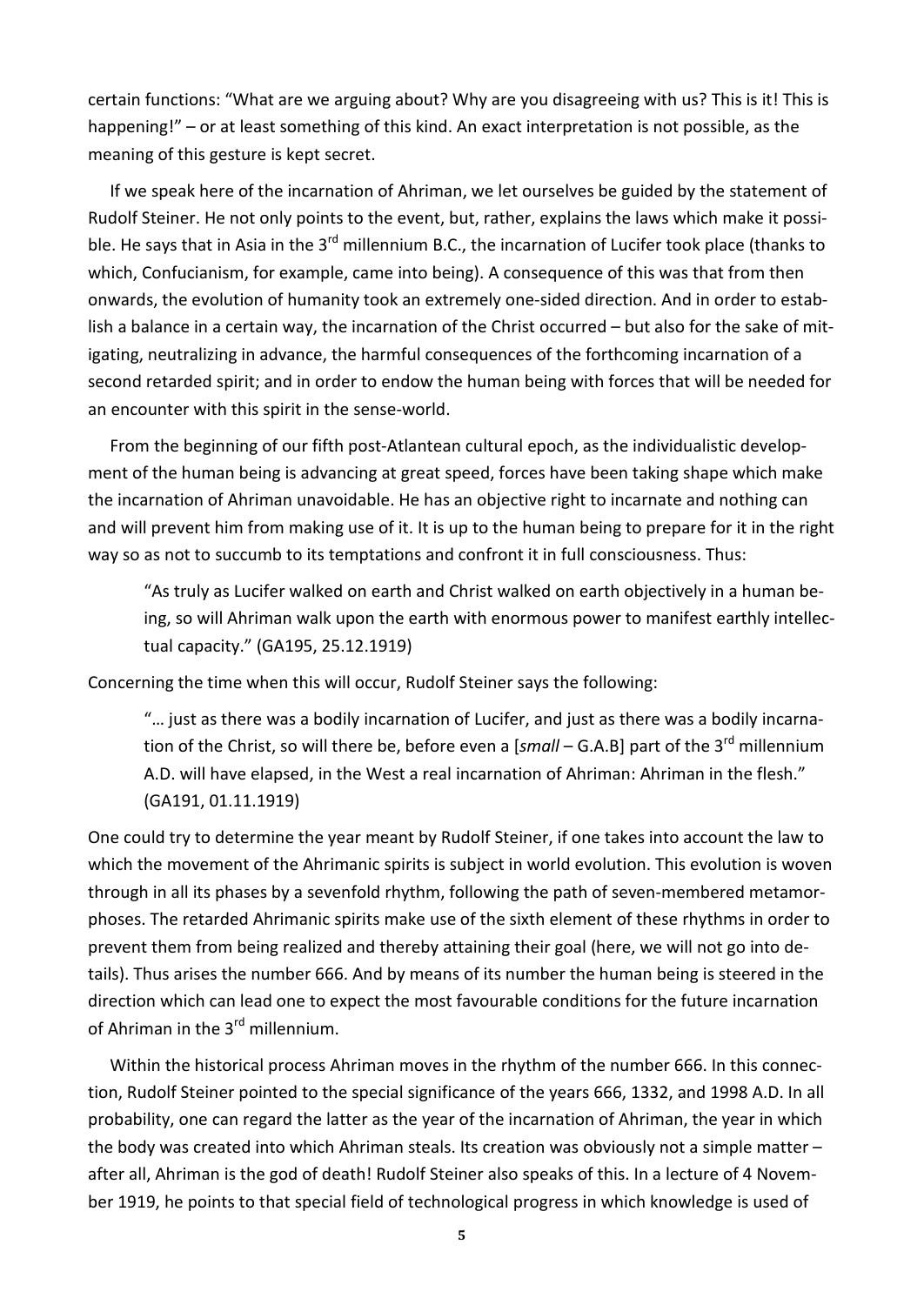the connection of the material realm with the human spirit: " … through a given application of these things, certain secret societies will … prepare that through which the Ahrimanic incarnation will be able to be here on the earth in the right way" (GA193). One can assume that they were able to combine the most up-to-date technological procedures with the means of black magic in order to create a body with the capacity to bear within it for a number of years the Ahrimanic monad. (Could it be three years?)

Thus, it is in no way unjustified to assume that the incarnation of Ahriman is well under way. And according to an entry in a notebook of Rudolf Steiner (we spoke about it in our book *The Christmas Conference in the Changed Condition of the Times*), Ahriman will reveal himself to the world at the age of 18. Here it is probably more correct to speak of 18-1/3 years, which corresponds to the so-called lunar node or Metonic cycle. It follows from this that humanity needs to be ready by early 2017.

In his "Three Conversations," Vladimir Soloviev also speaks about the "Coming of the Antichrist." But according to him, the war between East and West breaks out prior to this event. In this question, we incline to the view that the opposite will be the case. Time brings all events into their right place. No prophecy of the future is fulfilled down to the last detail. And then Soloviev's clairvoyant experiences were spontaneous, not guided by his "I," and thus they may contain various kinds of overlapping and confused images. By means of Anthroposophy, one can consider such matters hypothetically, without having at one's disposal clairvoyant experiences.

### Conclusion

Any development offers alternatives. Even the scenario we have outlined can undergo change. There might be, for example, ecological reasons or, as Brzezinski puts it, a "resistance that is rooted in individuals within the population" whose political consciousness grows. Consciousness – selfconsciousness – is an extremely important factor in the spiritual world. The path of inquiry that follows the method of historical symptomatology plays is a particularly favourable role in this connection. Once one has recognized the impulses that the Ahrimanic spirits carry into the stream of earthly history, then there is a law according to which – insofar as one knows these impulses, recognizes them, takes them up into one's consciousness – one can oblige them to undergo certain corrections and give them another direction.

During a course of lectures held in June 1924 on the estate of wealthy landowner Count Carl Keyserlinck in Koberwitz near Breslau (its theme was the possibility of a renewal of agriculture on a biodynamic basis), Rudolf Steiner uttered a warning which has a direct bearing on our own time: "The true antithesis is not between America and Russia – that is only apparent. The real conflict comes between China and America. Whether this is across Europe or across the Pacific Ocean, that is the question. Europe would justifiably hope that it would happen across the Pacific Ocean."

On the basis of all that we have brought forward in our discussions, we can come to the conclusion that in this conflict, the decision has fallen in favor of the first option – namely, that it will be fought out *on European territory* (and thus, in the first place, in Russia). But in view of this, the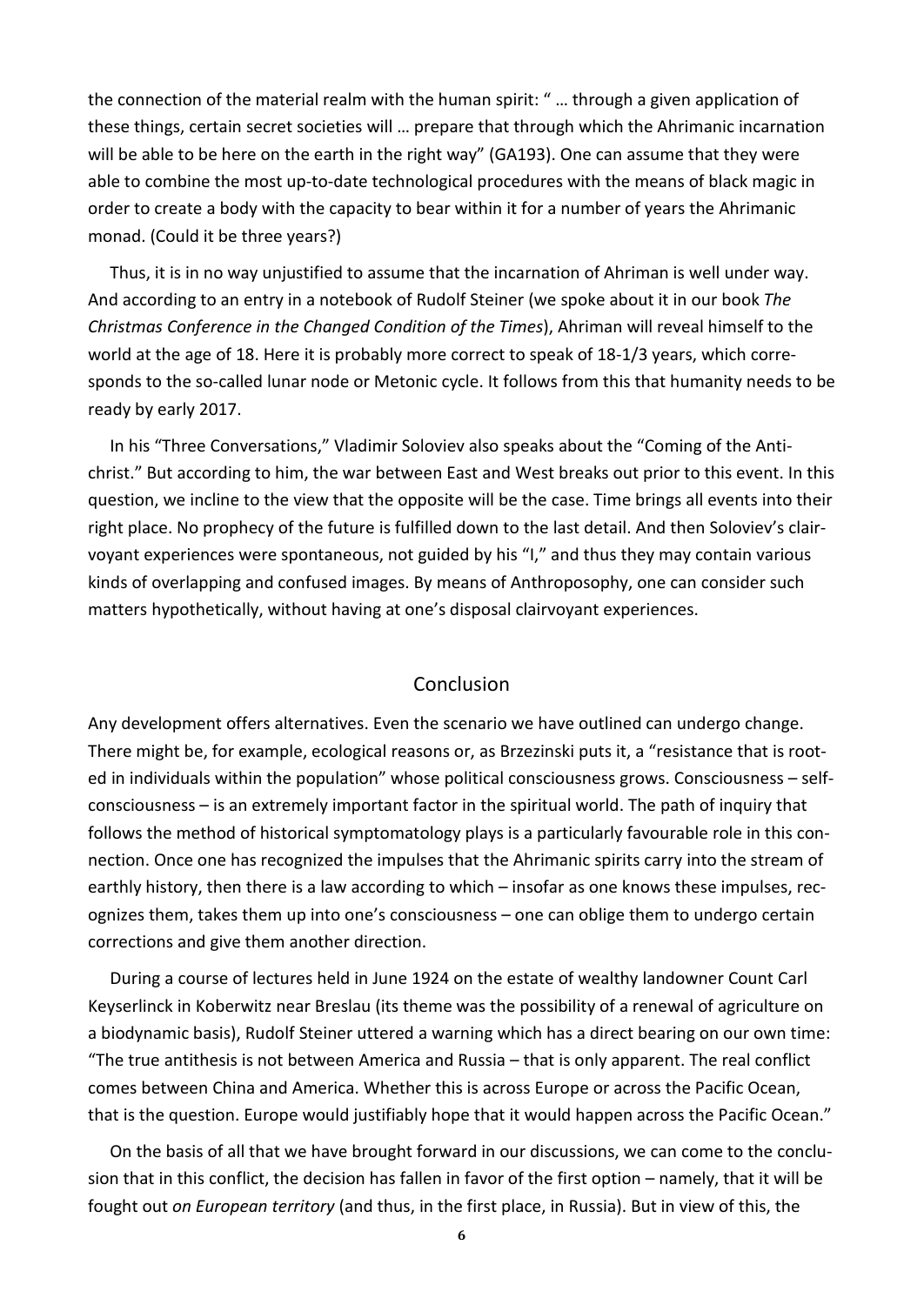human beings of this world who are possessed of a healthy judgment have every reason to appeal without ceasing, with their knowledge and their understanding of the processes involved, to God and the higher powers who guide and guard over humanity: "May this cup pass from Europe!"

This choice is, in its essential nature, determined by that gigantic complex of measures in which the world is enveloped in order that the incarnation of Ahriman should be given a form that is particularly favourable for him. This includes gender mainstreaming, the brutal, unspeakably vulgar, barbaric destruction of all classical art, the monstrous advance of technological development in the field of electronics, which is being applied for the development of psychotronics, and many, many other things. All this taken together robs humanity of the meaning of its existence. And this movement of civilization accelerates faster and faster, like the increase in speed of the flow of the Niagara River as its masses of water approach the Niagara Falls.

And yet the possibility exists of reaching the safety of the riverbank. Humanity still has a chance to give a decisive, positive turn to its destiny. Russia also has this chance. But if nothing happens apart from the restoration of a united statehood within the boundary and the spirit (the choice of words can vary here) of the former USSR; and if in addition, the so-called "polar" forces of occult Bolshevism rise to power (we spoke of them in our book *Crisis of Civilization*), then Russia will, of necessity, miss this chance, just as it missed its chance in 1914 and as Germany did in 1919. Then it will have to wage a war on two fronts, which will stretch it beyond its limits. The neo-Bolsheviks of occult Bolshevism were masters in the creation of that scenario; it is tailor-made for them, to perfection. And then "the Third Rome crumbles to dust." Everything will happen as Soloviev predicted: an army four million strong advances from Chinese Turkestan into our central Asiatic regions, crosses the Urals and inundates Eastern and Central Russia. "As … the enemy was vastly superior in numbers, the Russian troops could only demonstrate their military gifts in a defeat that was at least honourable", etc. The peaceful populace – women, children, old people – will be plunged into a state of misery comparable to that of the civil population of Germany in 1944-45, or even worse.

But whatever the course future events may take, no one has the right to surrender to fatalism. For from the standpoint of eternity, things are different from what they are when seen from an earthly perspective. Humanity is passing through a difficult phase of evolution which threatens to plunge it massively into materialism and utilitarianism. This is the reason for the chaotic conditions that are arising in Central and Eastern Europe. For they are the regions in which the spiritual future of mankind is meant to be prepared through the instilling of life and spirit into today's material culture, the striving to spiritualize it. This calls forth the resistance of the forces of decline, of decay, of retardation. Rudolf Steiner said the following:

"It is certainly not possible to speak without an undertone of sorrow about this chaos that has descended upon the lands of Central and Eastern Europe, and which, externally, shows little prospect of a return to harmony in the near future. But something else is there, too. Where this chaos is spreading, there will be a world which, on the outer physical plane, will in the very short term give human beings the least one can possibly imagine. The blessings of the physical plane will not be abundant in the countries of Central and Eastern Europe. All that the human being can receive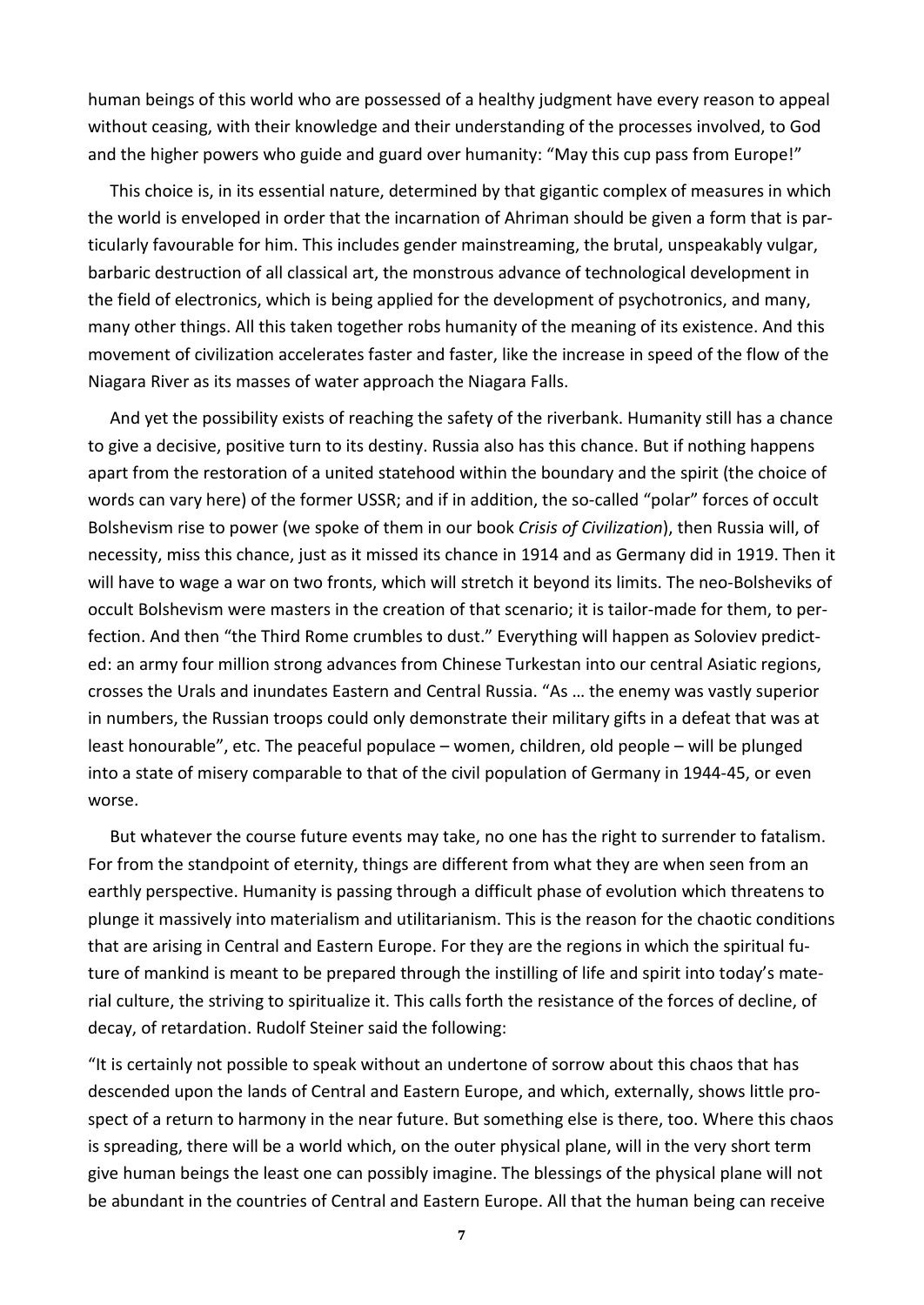through the fact that he bears his existence through external forces – all this will not amount to much. The human being will have to take a strong hold of himself in the inwardness of his soul in order to stand firm in life. And … he will be able to make the decision to move forward to the spirit, from which alone future salvation can come." (GA186, 21.12.1918)

April 2014

## *Postscript, December 2014*

Eight months have gone by since these essays were written, and so far the events in the world have not given us reason to alter their content in any significant way. The imposition of a series of relatively mild sanctions on Russia still aims to bring the country to focus on its own development: to build up industry and agriculture again, and of course to arm itself, etc. But for some reason Russia persists in her reluctance to do this. Many sensible things are said, but beyond this nothing happens. Everybody is waiting for the price of crude oil to reach the 100 dollar mark and exceed it. Then there will again be enough for everyone, there will even be a bit extra for the public health service and education. – And this is a very remarkable fact and, indeed, a symptom. What lies behind it?

If one observes attentively the development in the world in connection with the events in the Ukraine, then it becomes increasingly obvious that these events represent in their essence the conflict, the relentless battle, between two gigantic world powers. One of these powers remains faithful to the scenario described above, the realization of which is to enable it to achieve world domination. The other power favours the continuation of the process that is underway in the world, whose main points can be summed up as follows:

- 1. To steadfastly promote the semi-violent mixing of all the races;
- 2. To continue the work of radically altering the character and type of the human personality, and even its kind, by means of the sexual revolution; and
- 3. To continue the process of the destruction of the monolithic State with the help of "orange revolutions" in order to bring about in the world a total but controllable chaos.

As soon as the one part of such a development gains the upper hand, the peoples of the world will be joined together in a State which encompasses the planet, with a government that rules over this planetary State. In this case, a third World War would not be necessary.

The advocates of these two globalization projects battle with each other in all parliaments, even in the world's monarchies, in all financial, economic, ideological and other structures. Each of these groups has its voters, a mass of conscious and also unconscious followers representing all strata of society.

And in these circumstances, which of us is qualified to judge who is the friend and who the enemy of the welfare of mankind? But here there is something else to grasp: namely, that there exist two forms of globalism and that the realization of either the one or the other would mean the downfall of human evolution. And so it is the supreme task of any individual who has been able to